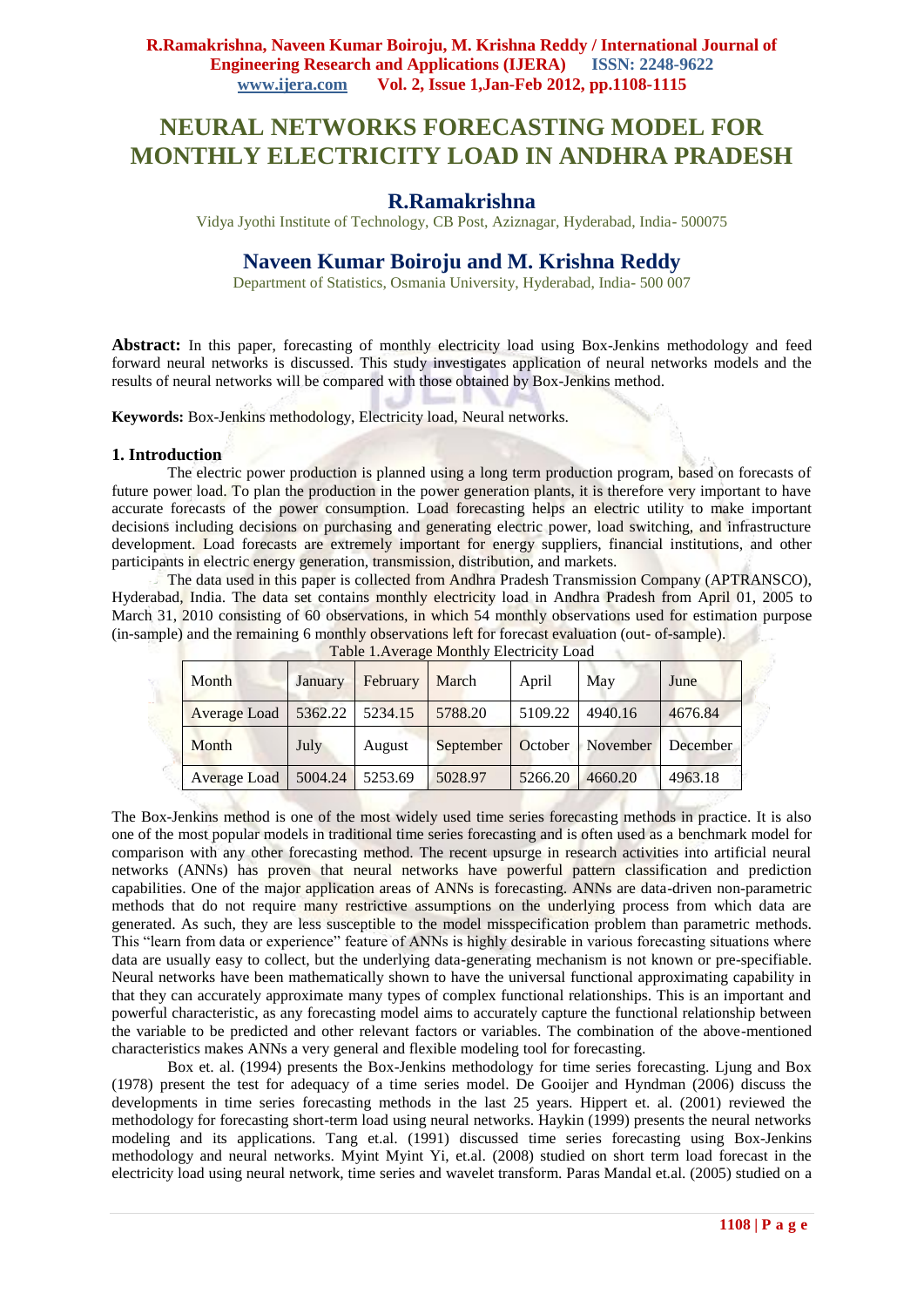several – hour – ahead electric load forecasting using similar days approach in neural nerworks. Pituk Bunnoon, et.al. (2010) studied for midterm load forecasting using neural networks and time series. Ismail et.al. (2009) studied for forecasting peak load electricity demand using time series and Zhang et. al. (1998) presents the review of forecasting models using neural networks. R. Ramakrishna et.al. (2011) presents modeling of daily electricity load in Andhra Pradesh using neural networks. There are many authors studied on modeling of electricity load and time series prediction using neural networks.

In this paper, forecasting of monthly electricity load using Box-Jenkins methodology and feedforward neural networks is discussed. In section 2, we present the modeling using Box-Jenkins methodology. In section 3, building feedforward neural networks model is discussed. Final results are given in section 4.

#### **2. SARIMA Model**

In this Section, we discuss the modeling of monthly electricity load in Andhra Pradesh using Box-Jenkins methodology. As we have earlier stated that development of seasonal autoregressive integrated moving average (SARIMA) model for any variable involves mainly four steps: Identification, Estimation, Diagnostic checking and Forecasting.

#### Model Identification:

Time plot of the monthly electricity load in Andhra Pradesh (figure 1) reveals that the data is seasonal and non stationary.



Figure 1. Time plot of monthly electricity load

The sample autocorrelation function (ACF) for the monthly electricity load in Andhra Pradesh is given below.





From the above time plot and ACF plot, one can observe that the given electricity load is seasonal and a SARIMA model can fit the given data well. First we apply the seasonal difference to the given electricity load and observed the following ACF and partial autocorrelation function (PACF) plots of monthly electricity load in Andhra Pradesh.

Non stationarity in variance is corrected through square root transformation and non stationarity in mean is corrected through appropriate differencing of the data. In this case, non seasonal difference of order 1 (i.e.  $d=1$ ) and seasonal difference of order 1 (i.e.  $D=1$ ) is sufficient to achieve stationary in mean and variance. The newly constructed variable  $W_t = \nabla^1 \nabla^1_{12} Z_t$ 12  $= \nabla^1 \nabla^1_{12} Z_t$  can now be examined for stationarity.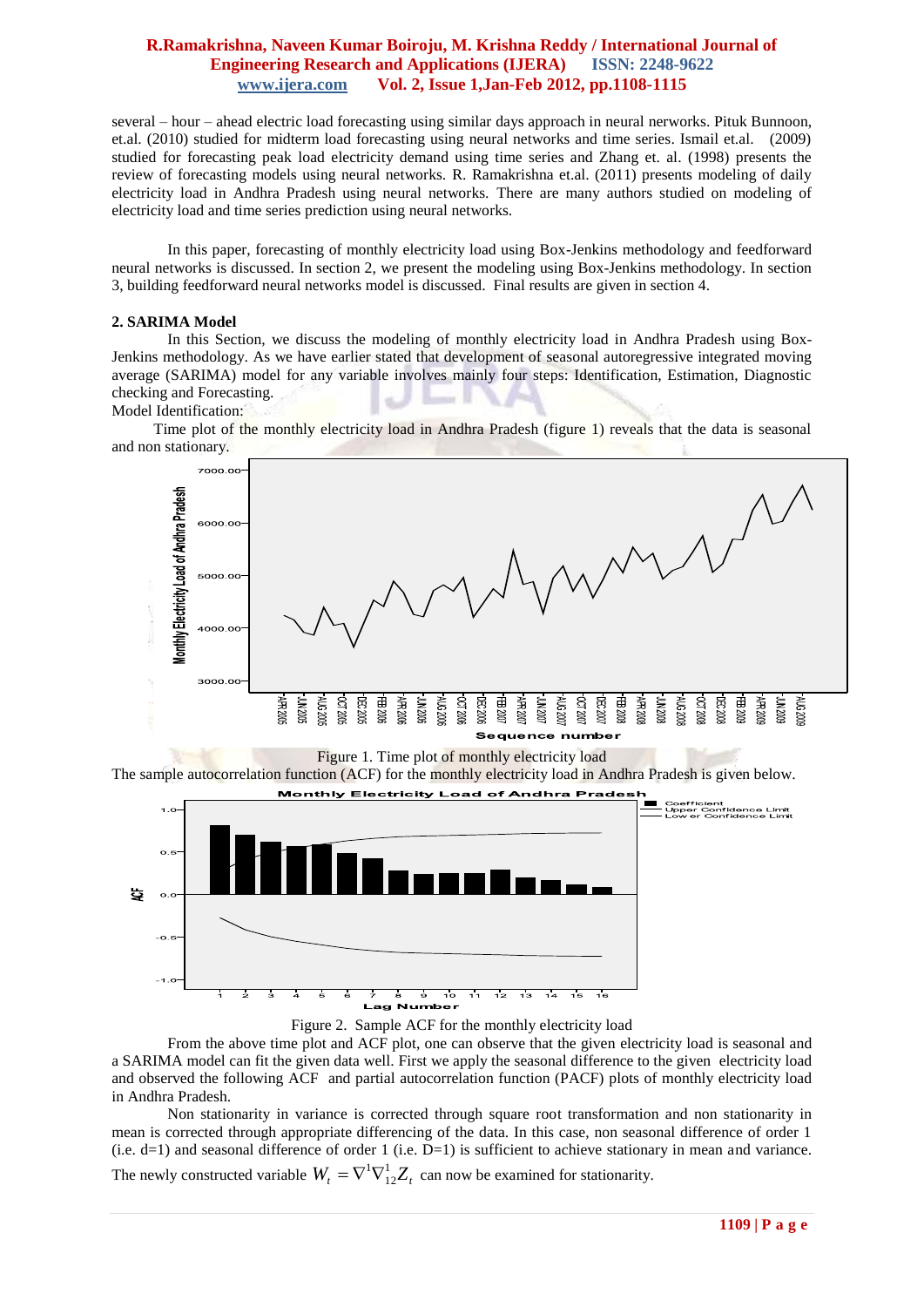

Transforms: natural log, difference(1), seasonal difference(1, period 12)

Figure 3. Time plot of log transformed monthly electricity load

The graph (figure 3) of  $W_t$  is stationary in mean and variance. The next step is to identify the values of p, q, P and Q. Autocorrelations and partial autocorrelations for 16 lags of  $W_t$  are computed for the identification of the parameters of SARIMA model. about a ALC HAT

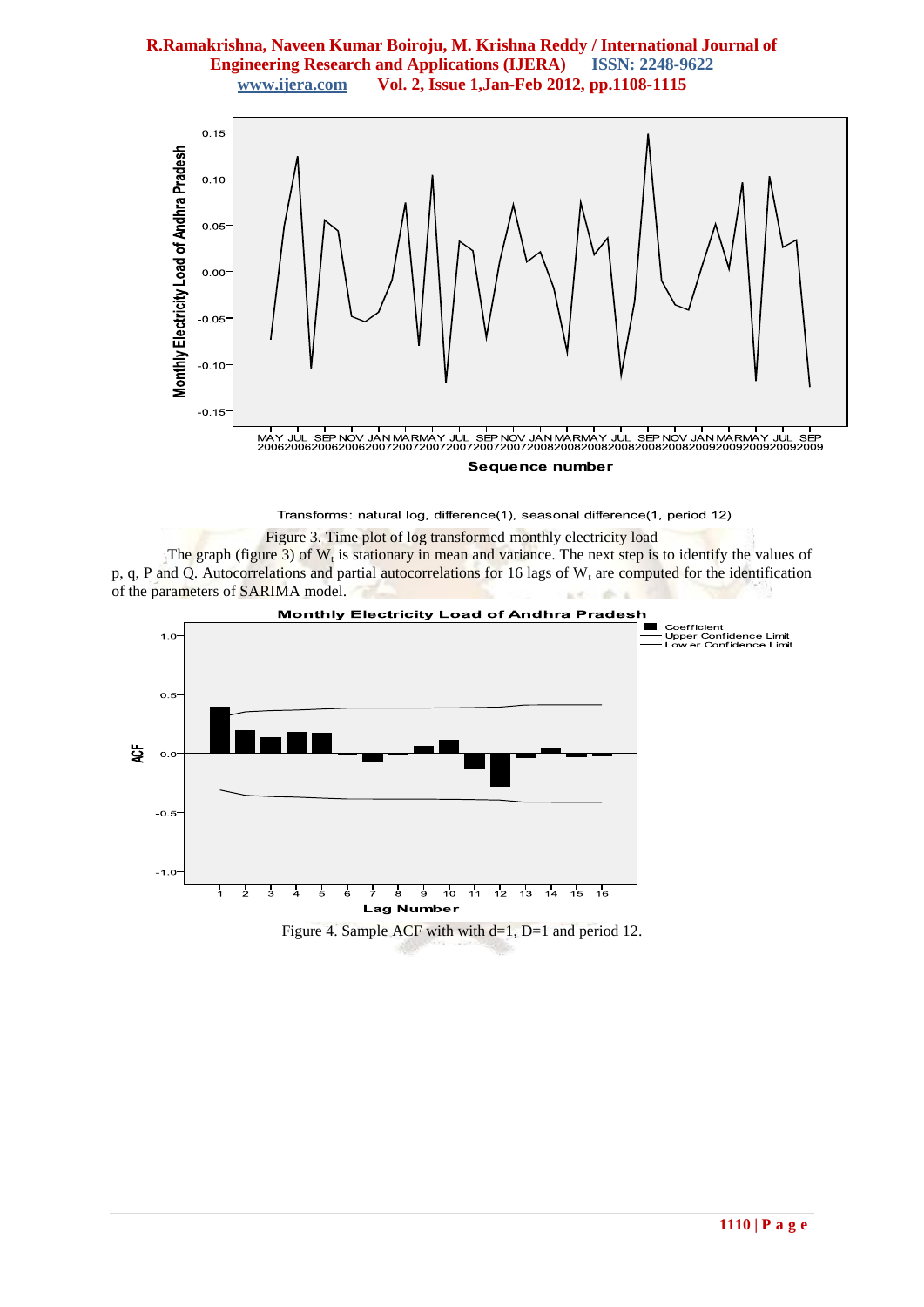

#### Figure 5. Sample PACF with d=1, D=1 and period 12.

From the above sample ACF and PACF, it is observed that the order of p, d and q is at most 1 and the order of P is at most 2, D is at most 1 and Q is zero. We entertained the following tentative SARIMA models and chosen that the model, which has minimum Baysian information criterion (BIC) value. We considered the residual analysis of each model by computing mean absolute percentage error (MAPE), root mean squared error (RMSE), mean absolute error (MAE), Box-Ljung Q-Statistic and its significant probability for 16 lags are used to identifying a suitable model for the given time series on monthly electricity load in Andhra Pradesh

| $SARIMA(p, d, q)X(P, D, Q)_{12}Model$ | <b>BIC</b> | <b>MAPE</b> | <b>RMSE</b> | <b>MAE</b> |
|---------------------------------------|------------|-------------|-------------|------------|
| $SARIMA(0,1,1)X(0,1,0)_{12}$          | 11.632     | 5.193       | 320.801     | 273.186    |
| $SARIMA(0,1,1)X(1,1,0)_{12}$          | 11.527     | 4.410       | 290.882     | 229,004    |
| $SARIMA(0,1,1)X(2,1,0)_{12}$          | 11.492     | 4.141       | 273.211     | 213.348    |

Table 2. Tentative adequate SARIMA Models for forecasting monthly electricity load.

So the most suitable model is SARIMA  $(0, 1, 1)$  X  $(2, 1, 0)$ <sub>12</sub> as this model has the lowest BIC and RMSE values.

#### Model Estimation:

 Model parameters (without constant term in the model) are estimated using PASW18 for selected model. Results of estimation of parameters are given below.

| Parameters       |          | S.E.(B) | T-Ratio  | Prob. |
|------------------|----------|---------|----------|-------|
| MA1              | 0.661    | 0.124   | 5.346    | 0.000 |
| SAR1             | $-0.762$ | 0.200   | $-3.804$ | 0.001 |
| SAR <sub>2</sub> | $-0.475$ | 0.216   | $-2.194$ | 0.034 |

From the above table it is observed that all the parameters are significant at 5% level. So the fitted model for the ~<br>∕7 ty load in Andhra Prades<br> $11^2 + 0.475B^{24}V^1$ 

\n monthly electricity load in Andhra Pradesh is\n 
$$
(1 + 0.762B^{12} + 0.475B^{24})\nabla^1 \nabla^1_{12} \tilde{Z}_t = (1 + 0.661B)a_t.
$$
\n

Diagnostic Checking:

Diagnostic checking is done through examining the autocorrelations and partial autocorrelations of the residuals of various orders.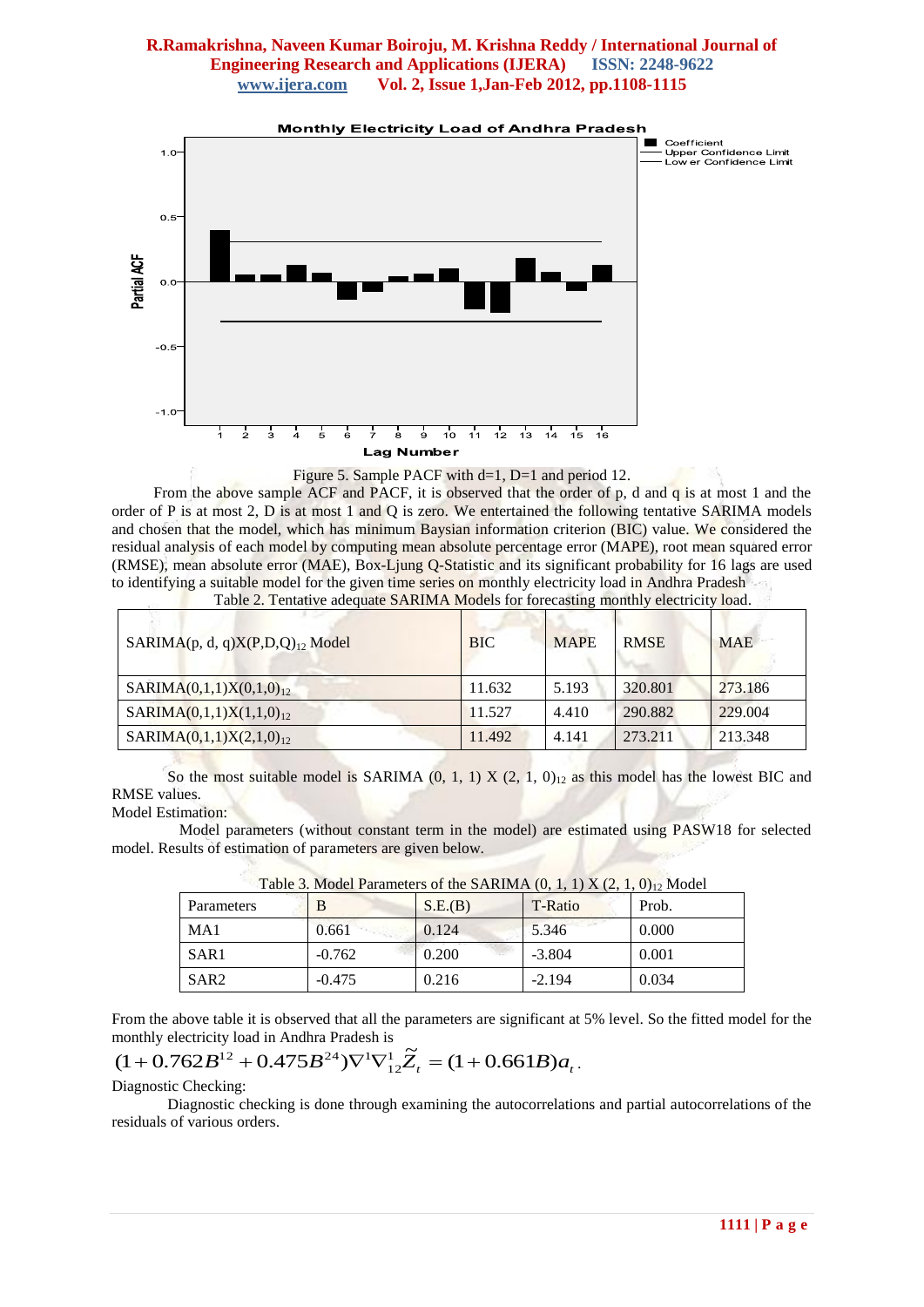



As the results indicate, none of these autocorrelations is significantly different from zero at 5% level. This proves that the model is an appropriate model. Portmanteau Test:

For this purpose, the various autocorrelations of residuals for 25 lags are computed and the same along with their significance which is tested by Box-Ljung Q- test statistic. Let the hypothesis on the model is H<sub>o</sub>: The selected model is adequate.

 $H_1$ : The selected model is inadequate.

|                   | Table 4. Portmanteau Test |       |  |
|-------------------|---------------------------|-------|--|
| Ljung-Box Q-Test  |                           |       |  |
| <b>Statistics</b> | DF                        | Sig.  |  |
| 3.516             | 15                        | 0.999 |  |

Since the probability corresponding to Box-Ljung Q-statistic is greater than 0.05, therefore, we accept H<sub>o</sub> and we may conclude that the selected seasonal autoregressive integrated moving average model is an adequate model for the given time series on monthly electricity load in Andhra Pradesh.

One can forecast the future monthly electricity load in Andhra Pradesh by the equation (fitted model) by minimum mean square error method. We have forecasted the monthly electricity load in Andhra Pradesh (in GW) for the out-of-sample set(October, 2009 - March, 2010) using the selected  $SARIMA(0,1,1)X(2,1,0)<sub>12</sub>$ model is tabulated in Section 4.

#### **3. FFNN Forecasting Model**

In this Section, we develop a Feed forward neural networks (FFNN) model for forecasting of monthly electricity load (GW) in Andhra Pradesh State. PASW 18 software is used to build a feed forward neural network for the forecasting of electricity load in Andhra Pradesh State.

Scale-dependent variables and covariates are rescaled to improve network training. In the present study, we use adjusted normalized method to rescale the variables. The adjusted normalized values fall between -1 and +1. The given data is partitioned into three samples namely training, testing and hold out samples. The training sample comprises the data records used to train the neural networks; the testing sample is an independent set of data records used to track errors during training in order to prevent over training. The hold out sample is another independent set of data records used to assess the final neural network; the error for the hold out sample gives an honest estimate of the predictive ability of the model because the hold out cases are not used to build the model.

We have considered the following partitions of the data for searching of an optimal FFNN model.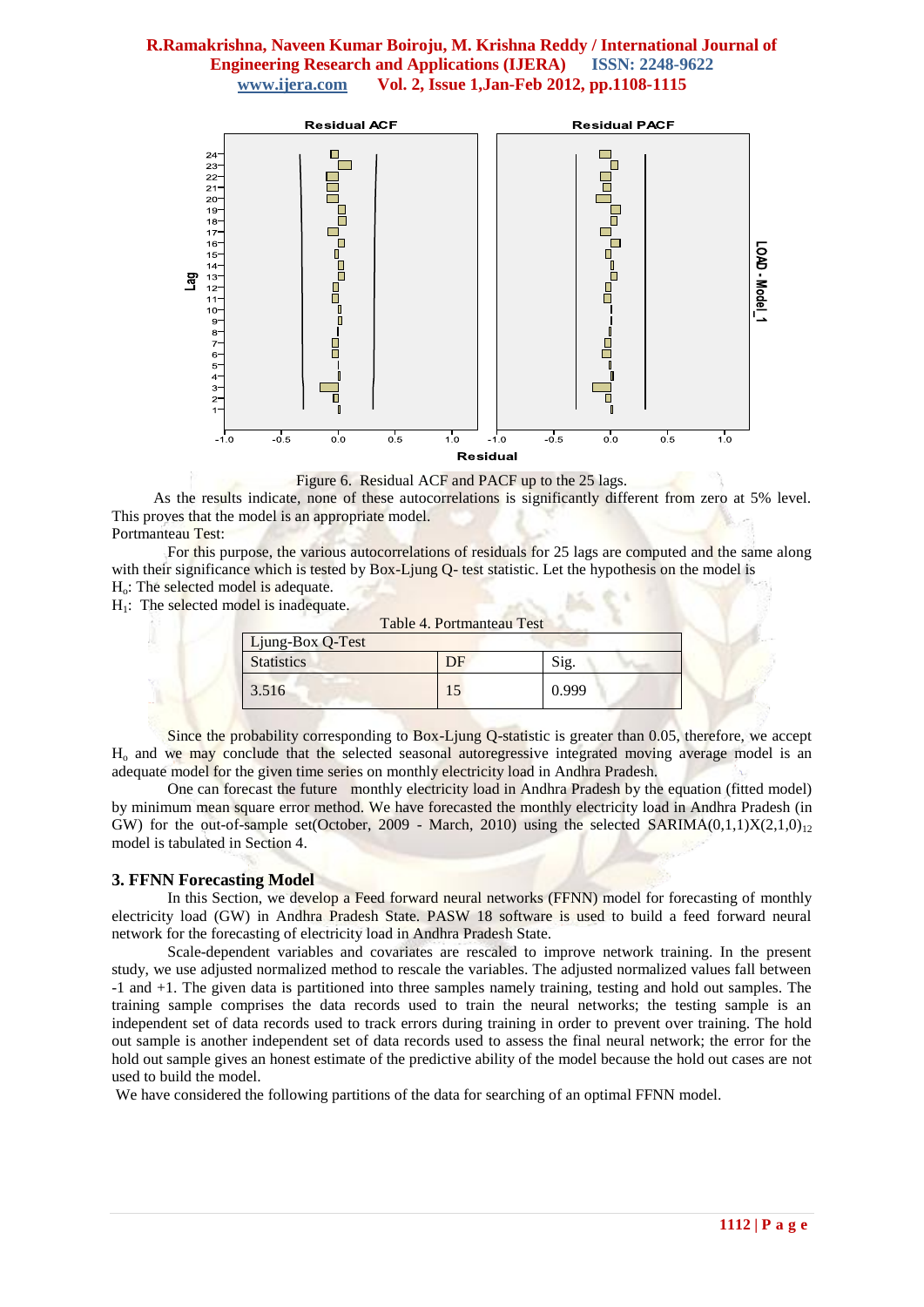| Partition       | Partition-I | Partition-II | Partition-III Partition-IV |     |
|-----------------|-------------|--------------|----------------------------|-----|
| Training (%)    | 85          | 80           | 75                         | 70  |
| Testing $(\%)$  |             |              |                            | 20  |
| Hold-out $(\%)$ |             |              |                            | 10  |
| Total $(\%)$    | 100         | 00           | 100                        | 100 |

Table 5. Partitions of the time series data

The model is a three layer feed forward neural network and it consists of an input layer, a hidden layer and an output layer. Total number of input neurons needed in this model is two, each representing the values of  $lag<sub>1</sub>$  (previous month in the same year) and  $lag<sub>12</sub>$  (same month in the previous year).

In this model only one output unit is needed and it indicates the forecasts of monthly electricity load. There is no easy way to determine the optimum number of hidden units without training and testing. The best approach to find the optimal number of hidden units is trial and error. In practice, we can use either the forward selection or backward selection to determine the hidden layer units. We apply forward selection method, in which we select a small number of hidden neurons then record the network performance by computing the RMSE, MAE and MAPE. Next increase the hidden neurons one by one, train and test until the error is acceptably small or no significant improvement is noted. It is noted that the optimum network is 2-3-1 and optimum number of hidden neurons are three in the hidden layer and the best partition is given below for which the error measures are minimum.

| partition           | Percentage of data set | Number of observations |
|---------------------|------------------------|------------------------|
| <b>Training Set</b> | 80%                    | 48                     |
| <b>Testing Set</b>  | 10%                    | 06                     |
| Hold-out Set        | 10%                    | 06                     |
| Total               | 100%                   | 60                     |

Table 6. Optimum partition data for the FFNN (2-3-1) model

A feed forward neural network consists with one input layer, one hidden layer and one output layer. An input layer consists of two neurons representing the lag<sub>1</sub> and lag<sub>12</sub> of the electricity load, hidden layer consists of three neurons and output layer consisting of one neuron representing the forecast value of the monthly electricity load. We apply the backpropogation algorithm to train the FFNN with the following parameters.

Learning method: Supervised Learning method

Training Criteria: Mini-Batch

Optimization Algorithm: Gradient descent

Initial learning rate: 0.3

Lower boundary of learning rate: 0.001

Momentum: 0.0001

Learning rate reduction, in Epochs: 10

Interval center: 0

Interval offset:  $\pm 0.5$ .

Stopping rule used: 10,000 epochs.

The below table displays the coefficient estimates that show the relationship between the units in a given layer to the units in the following layer. The synaptic weights are based on the training sample even if the active data set is portioned into training, testing and holdout data. Note that the number of synaptic weights can become rather large and these weights are generally not used for interpreting network results.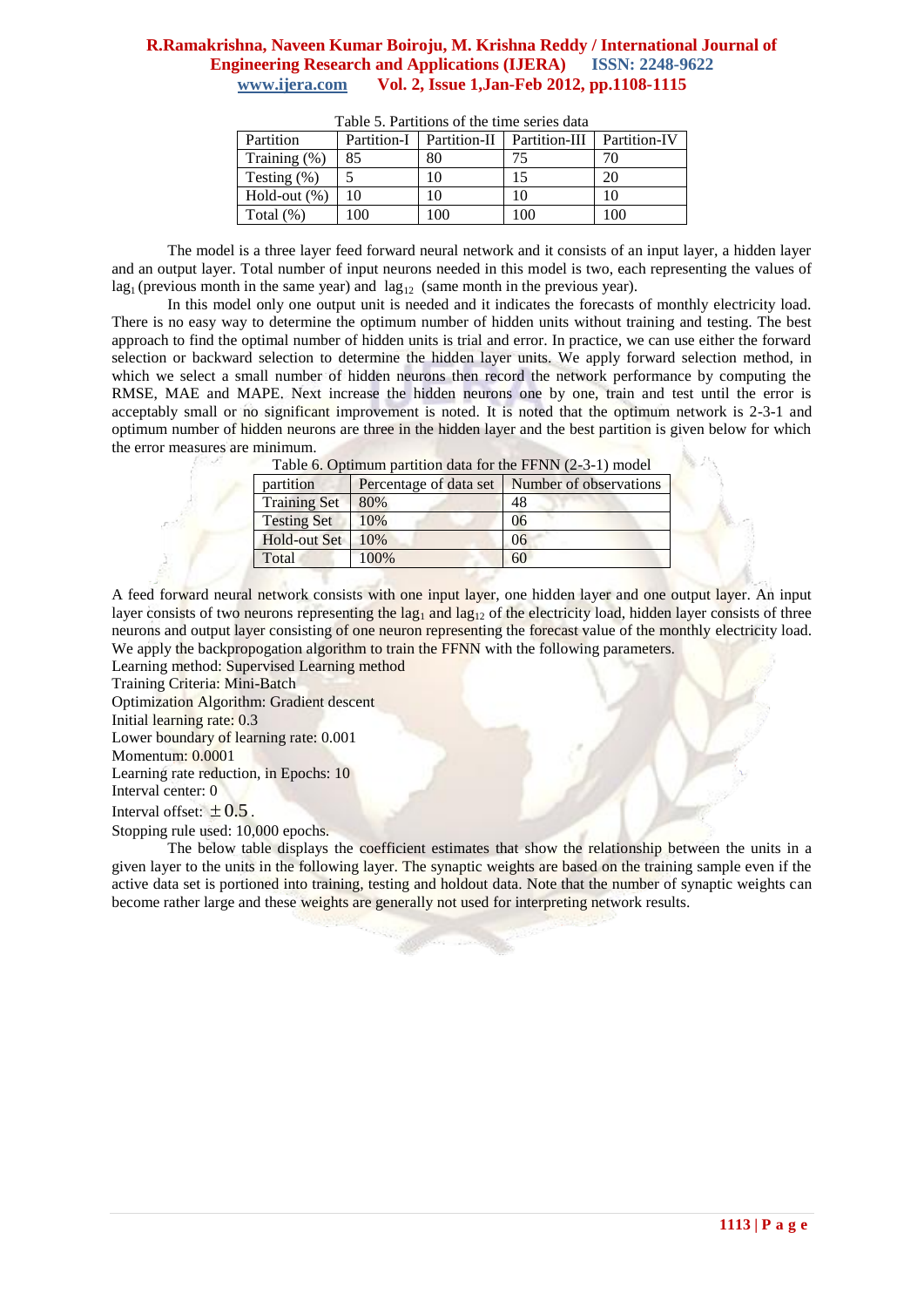| Predictor          |                  | Predicted         |                |                |                |  |  |
|--------------------|------------------|-------------------|----------------|----------------|----------------|--|--|
|                    |                  | Hidden Layer 1    |                |                | Output Layer   |  |  |
|                    |                  | H(1:1)            | H(1:2)         | H(1:3)         | Monthly Load   |  |  |
|                    | (Bias)           | 0.395             | $-0.594$       | 0.578          |                |  |  |
| <b>Input Layer</b> | lag1<br>lag12    | $-0.511$<br>0.659 | 1.753<br>1.139 | 0.241<br>1.279 |                |  |  |
|                    | (Bias)           |                   |                |                | 0.055          |  |  |
| Hidden Layer 1     | H(1:1)<br>H(1:2) |                   |                |                | 0.614<br>0.916 |  |  |
|                    | H(1:3)           |                   |                |                | 0.747          |  |  |

|  |  |  | Table 7. Parameter Estimates |  |
|--|--|--|------------------------------|--|
|--|--|--|------------------------------|--|

Hidden activations:

 $h_1 = \tanh(0.395 - 0.511\tilde{Z}_{t-1} - 0.659\tilde{Z}_{t-12}), h_2 = \tanh(-0.594 + 1.753\tilde{Z}_{t-1} + 1.139\tilde{Z}_{t-12}),$ 

 $h_3 = \tanh(0.578 + 0.241\tilde{Z}_{t-1} + 1.279\tilde{Z}_{t-12})$  where  $\tilde{Z}_{t-k}$  is the rescaled variable at lag k.

Neural networks model:  $\tilde{Z}_t = I(0.055 + 0.614h_1 + 0.916h_2 + 0.747h_3)$  where I(.) is the activation function, that converts the rescaled data into the original series. The selected FFNN model is used to forecast the future monthly electricity load and the forecasts are presented in Section 4.

### **4. Conclusion**

The forecasts obtained using two models presented in the following table.

Table 8. Forecasts of Electricity Load (in GW) using SARIMA and FFNN models

| Month    | Original Load | <b>SARIMA</b><br><b>Forecasts</b> | <b>FFNN Forecasts</b> |
|----------|---------------|-----------------------------------|-----------------------|
| $Oct-09$ | 6507.79       | 6730.48                           | 6563.75               |
| $Nov-09$ | 5812.5        | 5880.96                           | 6242.49               |
| $Dec-09$ | 6108.52       | 6230.14                           | 6072.29               |
| $Jan-10$ | 6512.99       | 6691.68                           | 6524.75               |
| $Feb-10$ | 6445.64       | 6477.4                            | 6532.46               |
| $Mar-10$ | 6806.84       | 6397.93                           | 6695.44               |

Here the results obtained by SARIMA and Neural networks forecasting models for monthly electricity load in Andhra Pradesh State, are compared with respect to MAPE, RMSE and MAE.

|                          | Table 9. Performance of the SARIMA and FFNN models |               |                   |
|--------------------------|----------------------------------------------------|---------------|-------------------|
| <b>Forecasting Model</b> | <b>Error Measures</b>                              | In-Sample Set | Out-of-Sample Set |
|                          | <b>MAPE</b>                                        | 4.14          | 2.64              |
| <b>SARIMA</b> Model      | <b>RMSE</b>                                        | 273.21        | 211.82            |
|                          | <b>MAE</b>                                         | 213.35        | 172.02            |
|                          | <b>MAPE</b>                                        | 3.78          | 2.00              |
| <b>FFNN Model</b>        | <b>RMSE</b>                                        | 231.71        | 186.82            |
|                          | <b>MAE</b>                                         | 192.33        | 122.03            |

|  |  | Table 9. Performance of the SARIMA and FFNN models |  |  |
|--|--|----------------------------------------------------|--|--|
|--|--|----------------------------------------------------|--|--|

From the above table 9, it is clear that neural networks model is the best to forecast the future values, because it has minimum measures of forecasting errors such as MAPE, RMSE and MAE. Therefore we can